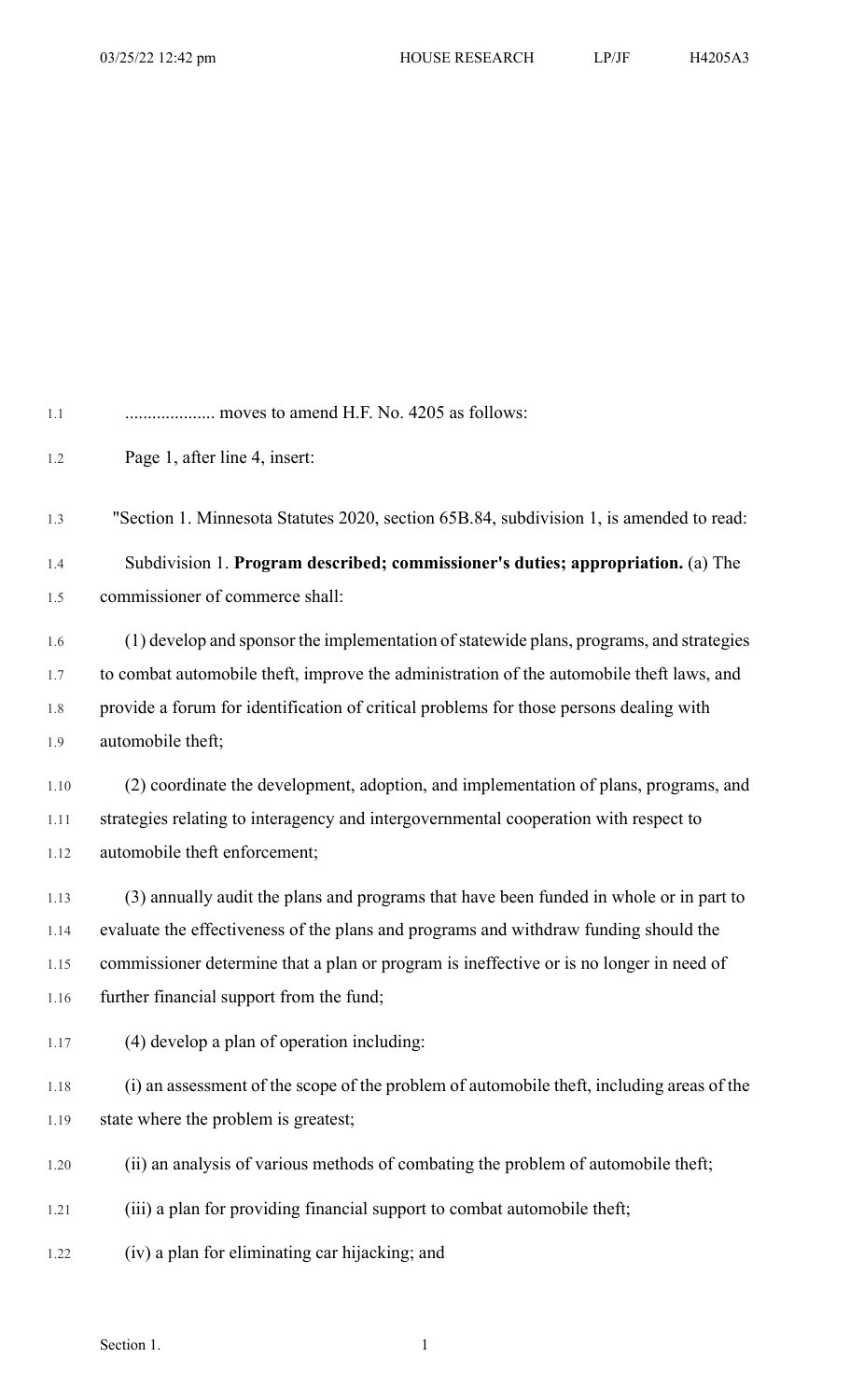- 2.1 (v) an estimate of the funds required to implement the plan; and 2.2 (5) distribute money, in consultation with the commissioner of public safety, pursuant 2.3 to subdivision 3 from the automobile theft prevention special revenue account for automobile 2.4 theft prevention activities, including: 2.5 (i) paying the administrative costs of the program; 2.6 (ii) providing financial support to the State Patrol and local law enforcement agencies 2.7 for automobile theft enforcement teams; 2.8 (iii) providing financial support to state or local law enforcement agencies for programs 2.9 designed to reduce the incidence of automobile theft and for improved equipment and 2.10 techniques for responding to automobile thefts; 2.11 (iv) providing financial support to local prosecutors for programs designed to reduce 2.12 the incidence of automobile theft; 2.13 (v) providing financial support to judicial agencies for programs designed to reduce the 2.14 incidence of automobile theft; 2.15 (vi) providing financial support for neighborhood or community organizations or business 2.16 organizations for programs designed to reduce the incidence of automobile theft and to 2.17 educate people about the common methods of automobile theft, the models of automobiles
	- 2.18 most likely to be stolen, and the times and places automobile theft is most likely to occur; 2.19 and
	- 2.20 (vii) providing financial support for automobile theft educational and training programs 2.21 forstate and local law enforcement officials, driver and vehicle services exam and inspections 2.22 staff, and members of the judiciary.
	- 2.23 (b) The commissioner may not spend in any fiscal year more than ten percent of the 2.24 money in the fund for the program's administrative and operating costs. The commissioner 2.25 is annually appropriated and must distribute the amount of the proceeds credited to the 2.26 automobile theft prevention special revenue account each year, lessthe transfer of \$1,300,000 2.27 each year to the insurance fraud prevention account described in section 2971.11, subdivision 2.28 2.
	- 2.29 (c) At the end of each fiscal year, the commissioner may transfer any unobligated balances 2.30 in the auto theft prevention account to the insurance fraud prevention account under section 2.31 45.0135, subdivision 6.